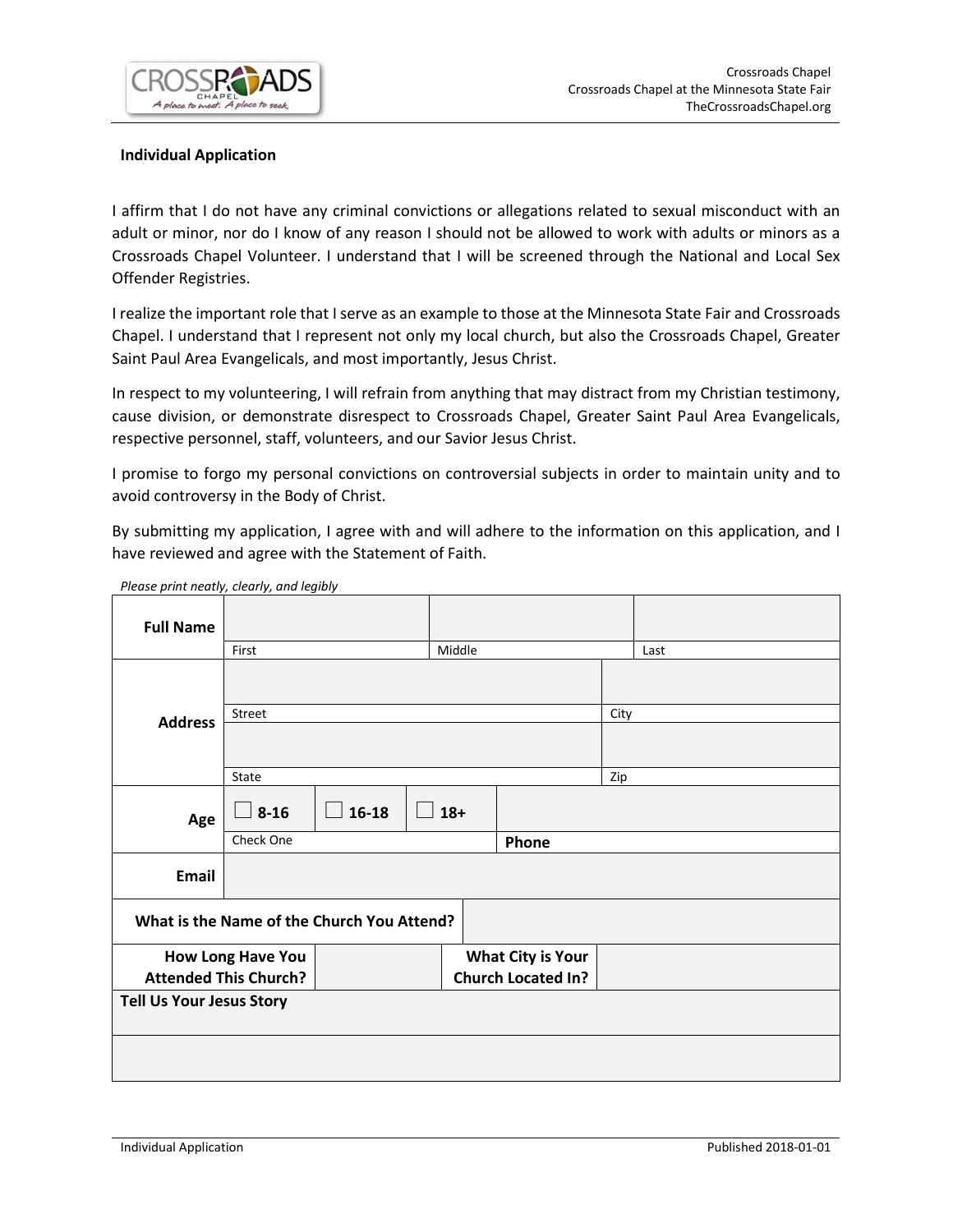

| <b>Year-Round Volunteering</b>                                                                                                             | <b>Cleaning Team</b>                 | <b>Maintenance Team</b>                                                        |  |  |  |  |  |  |
|--------------------------------------------------------------------------------------------------------------------------------------------|--------------------------------------|--------------------------------------------------------------------------------|--|--|--|--|--|--|
| <b>Interests</b><br>Check all that apply                                                                                                   | <b>Building Construction</b>         | <b>Micro Missions Team</b>                                                     |  |  |  |  |  |  |
|                                                                                                                                            | Kids Zone                            | <b>Welcome Desk</b>                                                            |  |  |  |  |  |  |
| <b>State Fair Volunteering</b><br><b>Interests</b>                                                                                         | Technology                           | <b>Prayer Station</b>                                                          |  |  |  |  |  |  |
| Check all that apply                                                                                                                       | <b>Gift Shop</b>                     | Hospitality                                                                    |  |  |  |  |  |  |
|                                                                                                                                            | <b>Micro Missions Team</b>           | Where Ever I Am Needed                                                         |  |  |  |  |  |  |
| <b>State Fair Admission</b><br><b>Tickets</b>                                                                                              | $\Box$ I will purchase my own ticket | I am not able to purchase my<br>own ticket. Please provide a<br>ticket for me. |  |  |  |  |  |  |
| Crossroads Ministries is a non-profit organization which relies on individual donations. Please consider                                   |                                      |                                                                                |  |  |  |  |  |  |
| purchasing your own State Fair admission ticket. Tickets may be purchased at the discounted rate of<br>\$11 at your Volunteer Orientation. |                                      |                                                                                |  |  |  |  |  |  |
| Do You Have Any Comments?                                                                                                                  |                                      |                                                                                |  |  |  |  |  |  |
|                                                                                                                                            |                                      |                                                                                |  |  |  |  |  |  |
|                                                                                                                                            |                                      |                                                                                |  |  |  |  |  |  |
|                                                                                                                                            |                                      |                                                                                |  |  |  |  |  |  |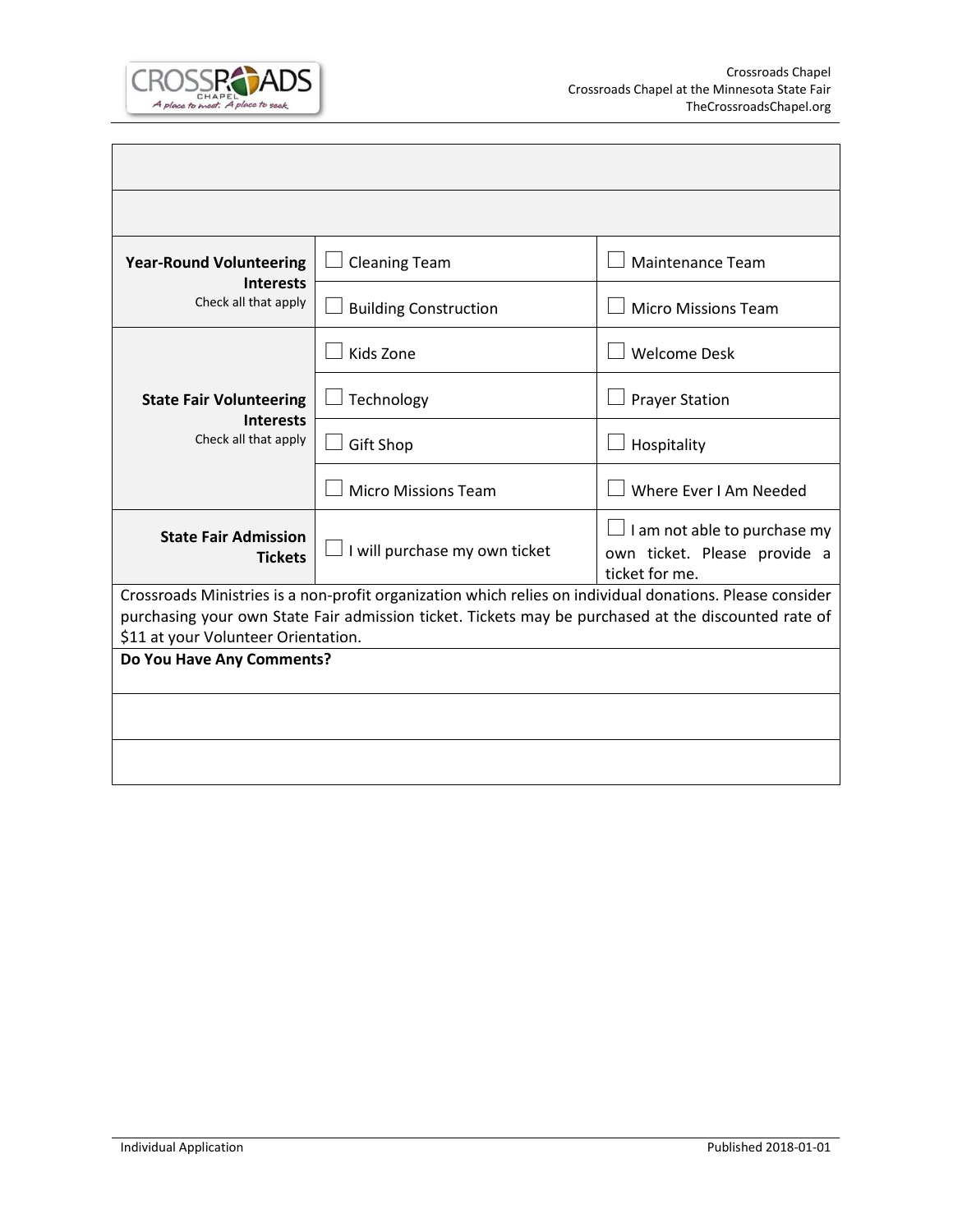

# **ADDENDUM**

Thank you for volunteering your time, energy, and service! We appreciate your willingness to serve with us.

All Volunteers over the age of 18 are required to submit a Volunteer Agreement and this Application. Children under the age of 18 are not required to submit a Volunteer Agreement. However, an adult must submit an Individual Application for children under the age of 13.

In addition, those Volunteers who participate at the Crossroads Chapel during the Minnesota State Fair are also required to attend an Orientation. You will be advised of the Orientation's dates and times, so you may choose which Orientation you wish to attend. You will also be able to sign up for the day(s) and time(s) you wish to volunteer.

If you would like to volunteer in the Prayer Ministry, review the Prayer Ministry Guidelines. This position requires approval from Crossroads Leadership.

We encourage children to participate in volunteering, as this sets the stage for their continued volunteering service through out their life. Children 8-12 will be scheduled to be with their parent(s) or chaperone(s) as an assistant. All children under 13 must be accompanied by an adult at all times.

Volunteer Shifts During the Minnesota State Fair are 9am-1pm, 1pm-5pm, 5pm-9pm

Please review our Statement of Faith

#### **Year Around**

#### **Cleaning Team**

Help provide a welcome environment at the Crossroads Chapel. Cleaning is done various times throughout the year and during the Minnesota State Fair as needed.

#### **Maintenance Team**

Assist with Building Maintenance throughout the year.

#### **Building Construction**

Assist with Building Remodeling and Construction Projects throughout the year.

#### **Micro Missions Teams**

Help get the Crossroads Chapel ready for summer events. Bring your team of volunteers to help with our buildings projects in the spring/summer. We will help design your micro missions trip based on your team's skills and finances.

#### **During the Minnesota State Fair**

**Kids Zone**